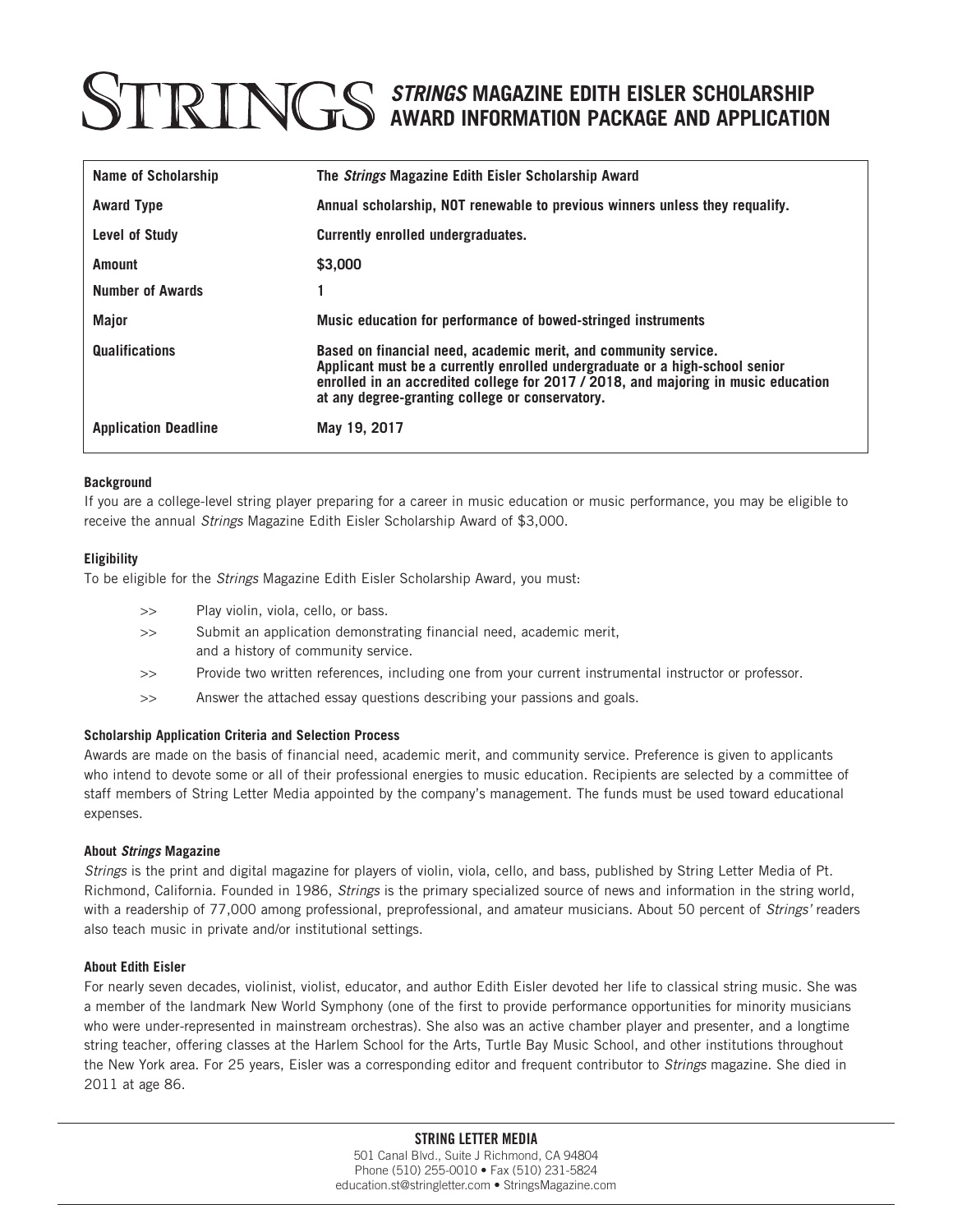# **STRINGS**

#### **Application Instructions**

Submit only one application per student. *Incomplete applications will not be considered.*  All submissions must include the following:

- 1. A completed application form signed by the student and, if student is under 18 years of age, the student's parent or legal guardian.
- 2. Proof of current enrollment or an acceptance letter from your school's Office of Admissions and Records or Registrar's Office.
- 3. Academic Records
	- A. Incoming Freshmen: Official high-school transcript indicating the student's GPA or equivalent score.
	- B. Sophomores, Juniors, and Seniors: Official cumulative to-date undergraduate term grade report and GPA from your current school's Office of Admissions and Records or Registrar's Office.
- 4. Proof of Financial Need:

*Foreign students must provide equivalent documentation.*

- A. Copy of your Student Aid Report (SAR) for the current academic year (official U.S. Department of Education summary from your FAFSA information),
- B. Copy of your Cost of Attendance (COA) from your Financial Aid Office.
- 5. Two completed Applicant Reference Forms with at least one written by your current instrumental professor/instructor.
- 6. Completed essay questions.

### **Application Deadline**

The completed materials must be mailed and postmarked no later than **May 19, 2017.** These materials should be mailed

to: *Strings* Scholarship Committee *Strings* Magazine 501 Canal Blvd., Suite J Richmond, CA 94804

**Additional copies of this scholarship application are available at StringsMagazine.com.**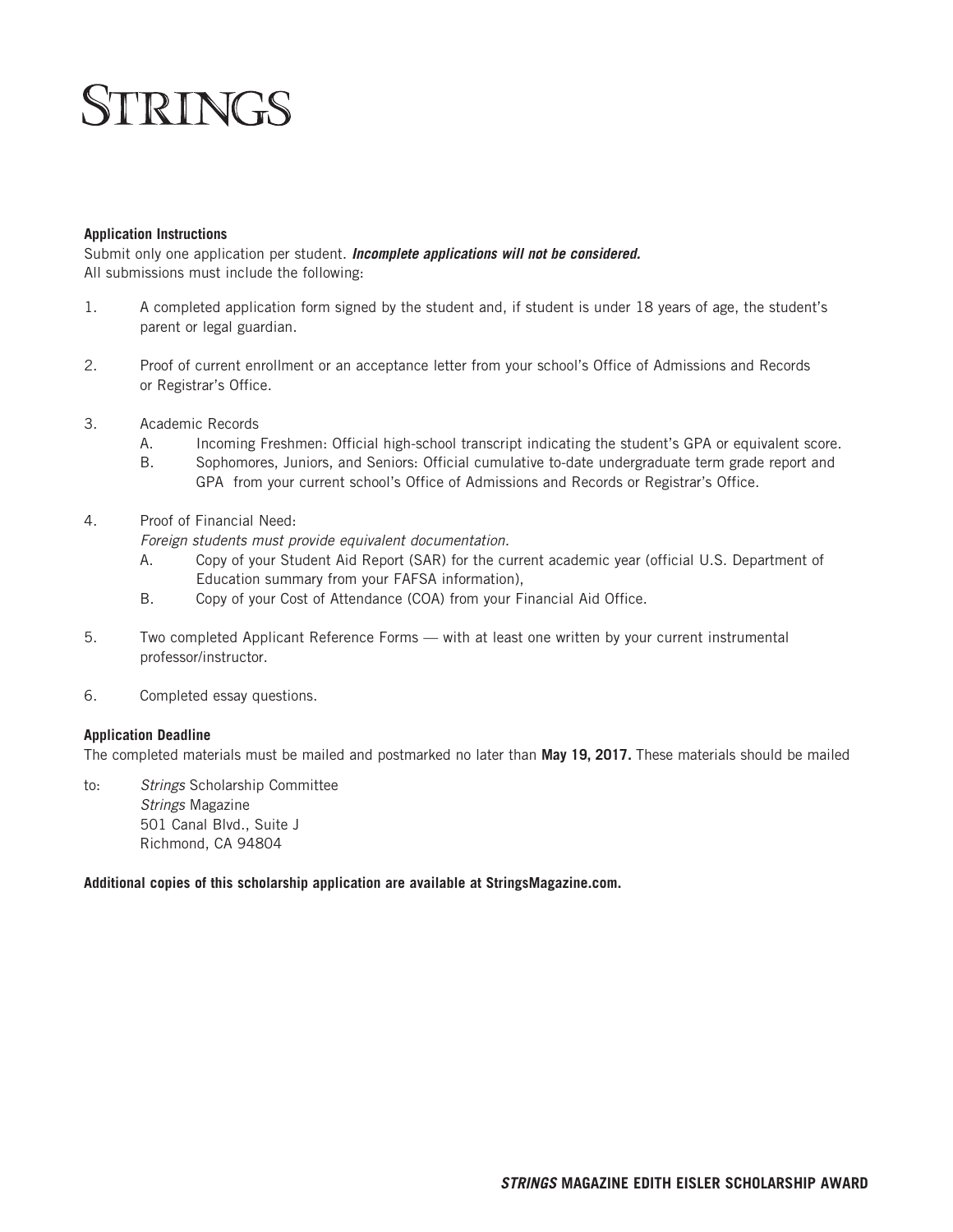# STRINGS

| <b>FOR OFFICE USE ONLY</b> |  |  |  |  |
|----------------------------|--|--|--|--|
| Applicant ID No.           |  |  |  |  |
| Date Received              |  |  |  |  |
| Applicant Score            |  |  |  |  |

## **STRINGS MAGAZINE EDITH EISLER SCHOLARSHIP AWARD APPLICATION FORM** The applicant will not be considered unless all requested information is completed in full, and all requested documentation is provided. Please complete as legibly as possible. Feel free to furnish any written sections as attachments, and indicate so on application form. **PART ONE APPLICANT INFORMATION Name\_\_\_\_\_\_\_\_\_\_\_\_\_\_\_\_\_\_\_\_\_\_\_\_\_\_\_\_\_\_\_\_\_\_\_\_\_\_\_\_\_\_\_\_\_\_\_\_\_\_\_\_\_\_\_\_\_\_\_\_\_\_\_\_\_\_\_\_\_\_\_\_\_\_\_\_\_\_\_\_\_\_\_\_\_\_\_\_\_\_\_\_\_ Mailing Address City\_\_\_\_\_\_\_\_\_\_\_\_\_\_\_\_\_\_\_\_\_\_\_\_\_\_\_\_\_\_\_\_\_\_\_\_\_\_\_\_\_\_\_\_\_\_\_\_\_\_\_\_\_\_\_\_\_\_\_\_\_\_\_ State\_\_\_\_\_\_\_\_ Zip \_\_\_\_\_\_\_\_\_\_\_\_\_\_ Home Phone\_\_\_\_\_\_\_\_\_\_\_\_\_\_\_\_\_\_\_\_\_\_\_\_\_\_\_\_\_\_\_\_\_\_\_\_\_\_\_\_\_ Email Address\_\_\_\_\_\_\_\_\_\_\_\_\_\_\_\_\_\_\_\_\_\_\_\_\_\_\_\_\_\_\_\_** Date of Birth **U. S. Citizen Yes [ ] No [ ] If not, do you have a valid Social Security number? Yes [ ] No [ ]** Name of High School **City, State\_\_\_\_\_\_\_\_\_\_\_\_\_\_\_\_\_\_\_\_\_\_\_\_\_\_\_\_\_\_\_\_\_\_\_\_\_\_ Graduation Date\_\_\_\_\_\_\_\_\_\_\_\_** Name of Current College or Conservatory **Full Time [ ] Part Time [ ] Current Year of Study Freshman [ ] Sophomore [ ] Junior [ ] Senior [ ] Are you receiving any other kind of financial aid? Yes [ ] No [ ]** *If yes, please describe:* **\_\_\_\_\_\_\_\_\_\_\_\_\_\_\_\_\_\_\_\_\_\_\_\_\_\_\_\_\_\_\_\_\_\_\_\_\_\_\_\_\_\_\_\_\_\_\_\_\_\_\_\_\_\_\_\_\_\_\_\_\_\_\_\_\_\_\_\_\_\_\_\_\_\_\_\_\_\_\_\_\_\_\_\_\_\_\_\_\_\_\_\_\_\_\_\_\_ \_\_\_\_\_\_\_\_\_\_\_\_\_\_\_\_\_\_\_\_\_\_\_\_\_\_\_\_\_\_\_\_\_\_\_\_\_\_\_\_\_\_\_\_\_\_\_\_\_\_\_\_\_\_\_\_\_\_\_\_\_\_\_\_\_\_\_\_\_\_\_\_\_\_\_\_\_\_\_\_\_\_\_\_\_\_\_\_\_\_\_\_\_\_\_\_\_\_ \_\_\_\_\_\_\_\_\_\_\_\_\_\_\_\_\_\_\_\_\_\_\_\_\_\_\_\_\_\_\_\_\_\_\_\_\_\_\_\_\_\_\_\_\_\_\_\_\_\_\_\_\_\_\_\_\_\_\_\_\_\_\_\_\_\_\_\_\_\_\_\_\_\_\_\_\_\_\_\_\_\_\_\_\_\_\_\_\_\_\_\_\_\_\_\_\_\_ Current Major Field of Concentration Music Education [ ] Music Performance [ ] Principal Instrument\_\_\_\_\_\_\_\_\_\_\_\_\_\_\_\_\_\_\_\_\_\_\_\_\_\_\_\_\_\_\_\_\_** *(Must be violin, viola, cello, or bass)* How long have you studied your principal instrument, and with whom? Years\_\_\_\_\_\_\_\_\_\_\_ Months\_\_\_\_\_\_\_\_ *(List most recent teacher first.)* **Instructor's Name To Execute To Execute Contract Contract Contract Contract Contract Contract Contract Contract Contract Contract Contract Contract Contract Contract Contract Contract Contract Contract Contract Contract C 1.\_\_\_\_\_\_\_\_\_\_\_\_\_\_\_\_\_\_\_\_\_\_\_\_\_\_\_\_\_\_\_\_\_\_\_\_\_\_\_\_\_\_\_\_\_\_\_\_\_\_\_\_\_ \_\_\_\_\_\_\_\_\_\_\_\_\_\_\_\_\_\_\_ \_\_\_\_\_\_\_\_\_\_\_\_\_\_\_ 2.\_\_\_\_\_\_\_\_\_\_\_\_\_\_\_\_\_\_\_\_\_\_\_\_\_\_\_\_\_\_\_\_\_\_\_\_\_\_\_\_\_\_\_\_\_\_\_\_\_\_\_\_\_ \_\_\_\_\_\_\_\_\_\_\_\_\_\_\_\_\_\_\_ \_\_\_\_\_\_\_\_\_\_\_\_\_\_\_ 3.\_\_\_\_\_\_\_\_\_\_\_\_\_\_\_\_\_\_\_\_\_\_\_\_\_\_\_\_\_\_\_\_\_\_\_\_\_\_\_\_\_\_\_\_\_\_\_\_\_\_\_\_\_ \_\_\_\_\_\_\_\_\_\_\_\_\_\_\_\_\_\_\_ \_\_\_\_\_\_\_\_\_\_\_\_\_\_\_ 4.\_\_\_\_\_\_\_\_\_\_\_\_\_\_\_\_\_\_\_\_\_\_\_\_\_\_\_\_\_\_\_\_\_\_\_\_\_\_\_\_\_\_\_\_\_\_\_\_\_\_\_\_\_ \_\_\_\_\_\_\_\_\_\_\_\_\_\_\_\_\_\_\_ \_\_\_\_\_\_\_\_\_\_\_\_\_\_\_ 5.\_\_\_\_\_\_\_\_\_\_\_\_\_\_\_\_\_\_\_\_\_\_\_\_\_\_\_\_\_\_\_\_\_\_\_\_\_\_\_\_\_\_\_\_\_\_\_\_\_\_\_\_\_ \_\_\_\_\_\_\_\_\_\_\_\_\_\_\_\_\_\_\_ \_\_\_\_\_\_\_\_\_\_\_\_\_\_\_**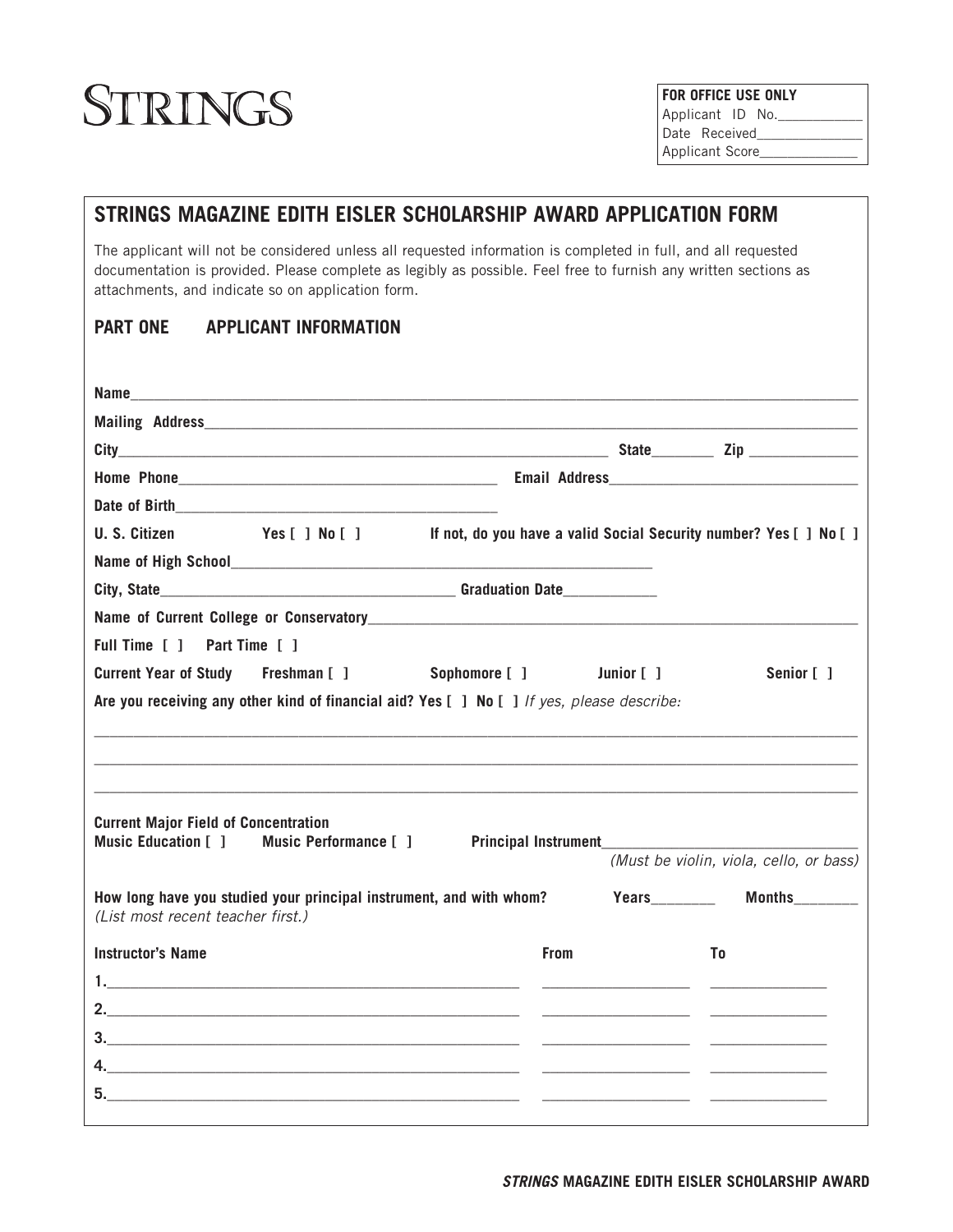#### **PART TWO WRITTEN ESSAYS** Limit each answer to no more than 250 words. Submit attachments if necessary.

Tell us about your passion for string playing. How has it changed you and/or empowered you to help others?

Briefly describe your education and career goals.

Do you intend to pursue a career in music education? If so, why?

Briefly describe your experience, if any, as a teacher. What impact do you hope to have as a string teacher?

List any honors you have won either in high school or at your current college or conservatory.

List extracurricular activities, including leadership positions, either in high school or at your current college or conservatory.

List any community services you have participated in, either in high school or at your current college or conservatory.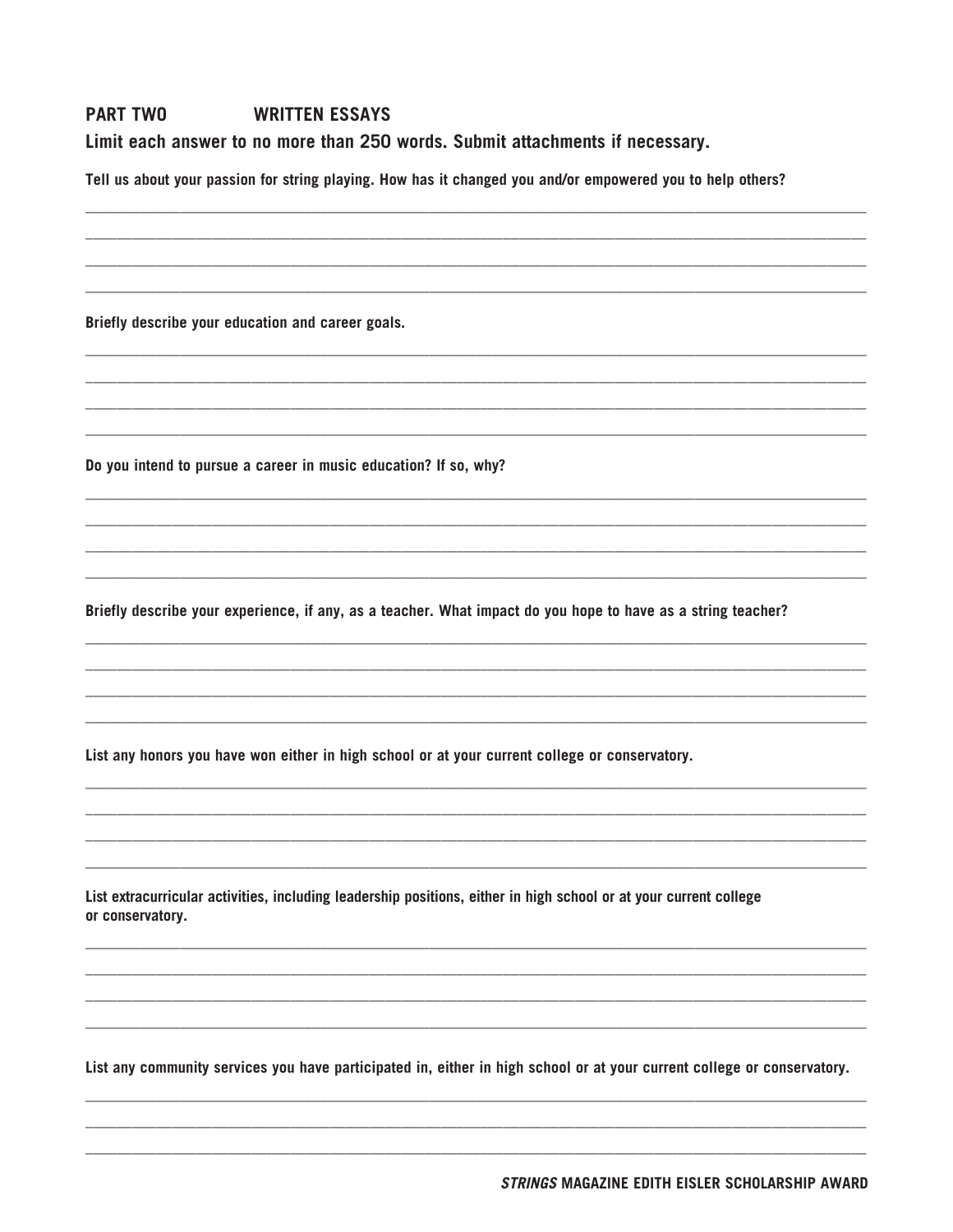#### **PART THREE APPLICANT REFERENCE FORM Number One**

| Applicant's Name          | Date                      |
|---------------------------|---------------------------|
| Name of Reference         |                           |
| Reference's Daytime Phone | Reference's Email Address |

Please rate the applicant by the following criteria using a 1-5 point rating system, 5 being the highest. Feel free to give concrete examples in each case.

| How involved is the student in classroom activities and discussion?        | Rating |
|----------------------------------------------------------------------------|--------|
| How does the student perform academically?                                 | Rating |
| How would you describe the student's attitude?                             | Rating |
| How much personal responsibility does the student accept?                  | Rating |
| How does the applicant show consideration for others?                      | Rating |
| How do you rank the student's suitability for a career in music education? | Rating |
| What is your opinion of the student overall?                               | Rating |

Additional comments: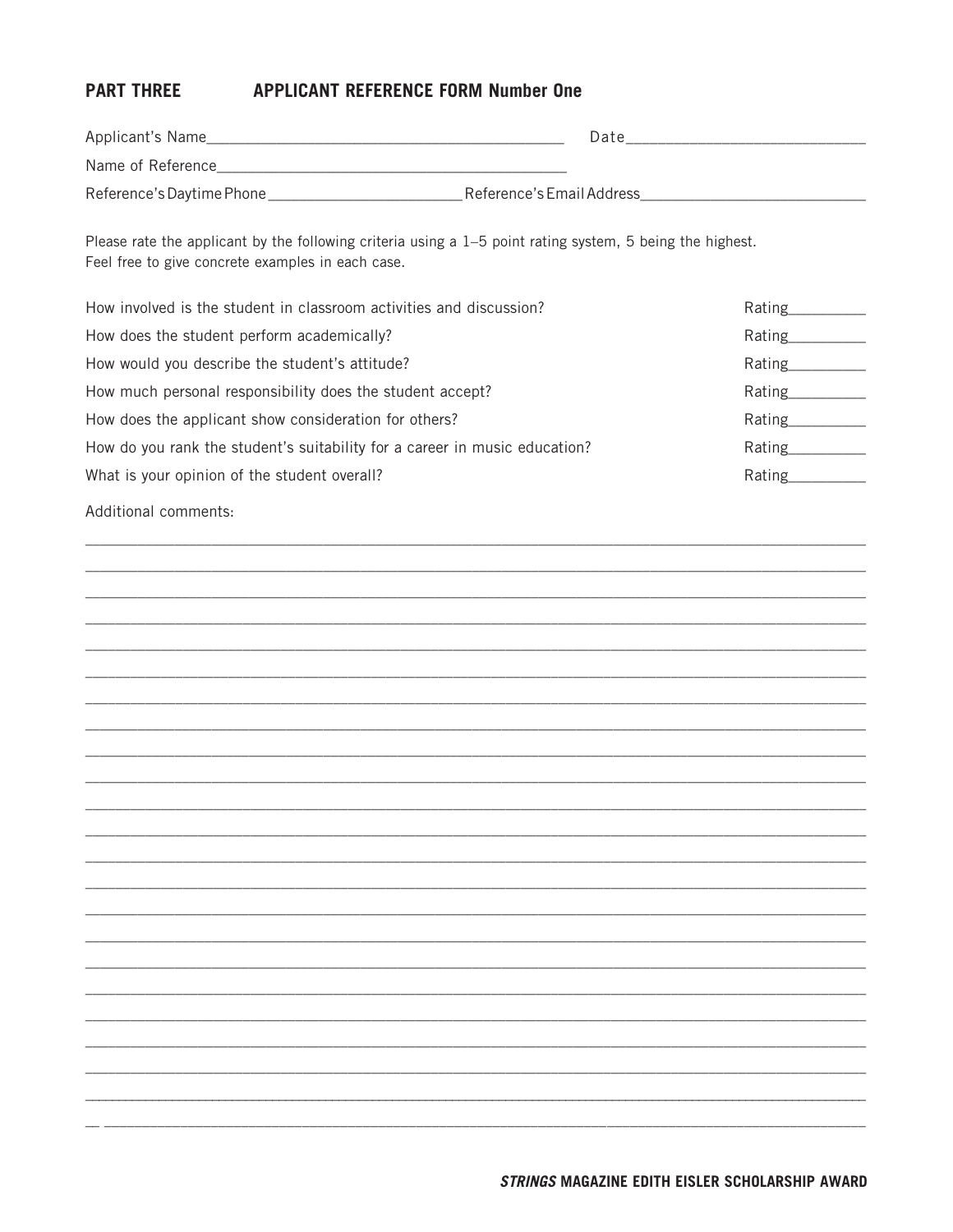#### **PART THREE APPLICANT REFERENCE FORM Number Two**

| Applicant's Name          | Date                      |
|---------------------------|---------------------------|
| Name of Reference         |                           |
| Reference's Daytime Phone | Reference's Email Address |

Please rate the applicant by the following criteria using a 1-5 point rating system, 5 being the highest. Feel free to give concrete examples in each case.

| How involved is the student in classroom activities and discussion?        | Rating |
|----------------------------------------------------------------------------|--------|
| How does the student perform academically?                                 | Rating |
| How would you describe the student's attitude?                             | Rating |
| How much personal responsibility does the student accept?                  | Rating |
| How does the applicant show consideration for others?                      | Rating |
| How do you rank the student's suitability for a career in music education? | Rating |
| What is your opinion of the student overall?                               | Rating |

Additional comments: